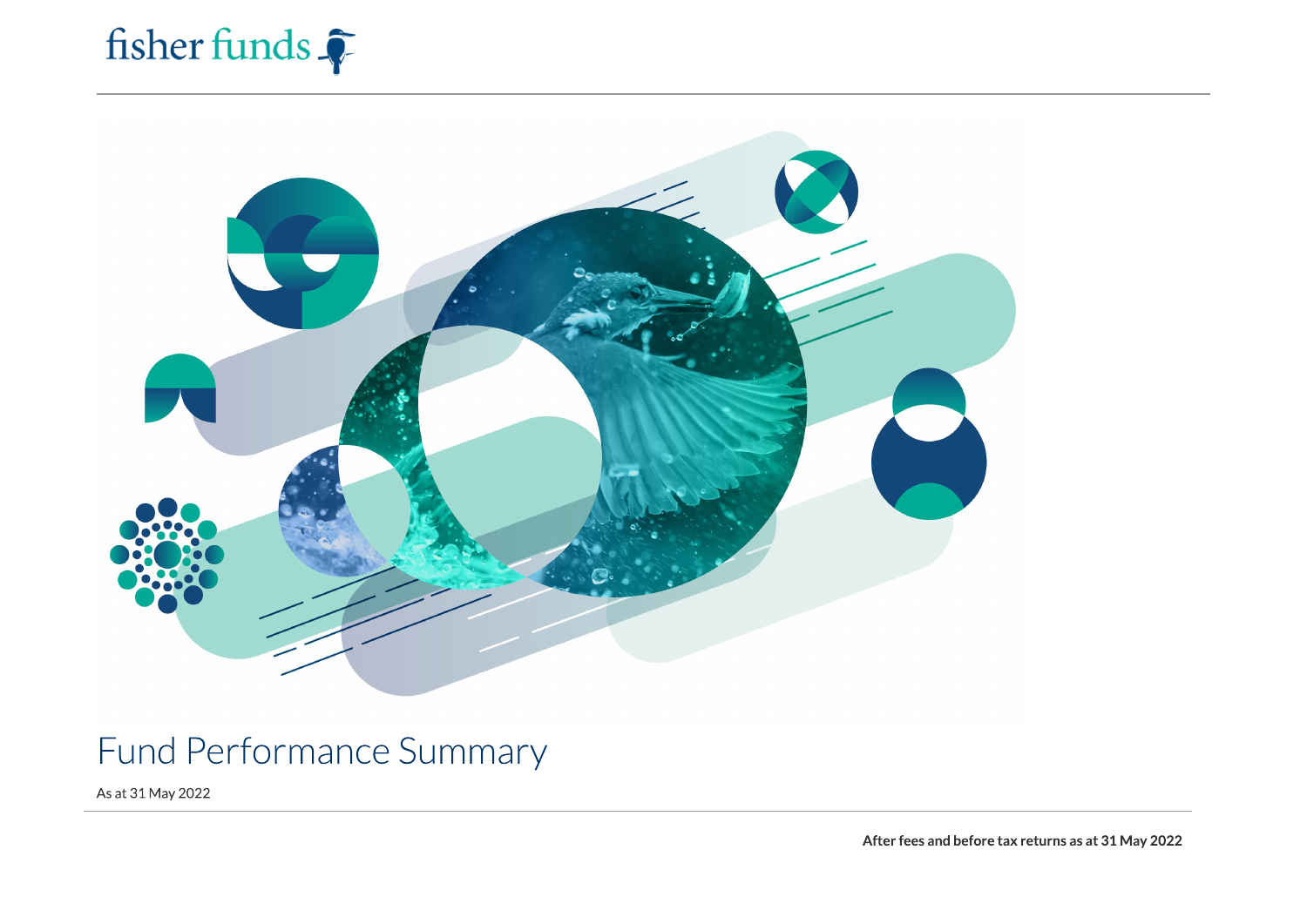

# Fisher Funds Managed Funds

| Fund                           | mth     | 3<br>mths | 6<br>mths | 12<br>mths | $\overline{2}$<br>yrs <sup>*</sup> | 3<br>$Vrs$ <sup>*</sup> | /57<br>yrs <sup>'</sup> | $Vrs$ <sup>*</sup> | <b>Since</b><br>inception <sup>*</sup> | Date of<br>inception |
|--------------------------------|---------|-----------|-----------|------------|------------------------------------|-------------------------|-------------------------|--------------------|----------------------------------------|----------------------|
| Income Fund                    | $-0.1%$ | $-2.9%$   | $-4.2%$   | $-5.2%$    | $-2.0%$                            | 0.2%                    | 1.4%                    | 2.2%               | 3.4%                                   | 18/04/2011           |
| Property & Infrastructure Fund | $-2.6%$ | 1.6%      | 0.8%      | 3.1%       | 12.6%                              | 7.9%                    | 10.7%                   | 11.0%              | 11.9%                                  | 5/12/2008            |
| New Zealand Growth Fund        | $-5.6%$ | $-7.9%$   | $-20.0\%$ | $-14.7%$   | 2.1%                               | 5.6%                    | 10.7%                   | 11.5%              | 11.5%                                  | 10/08/1998           |
| Australian Growth Fund         | $-6.0%$ | $-2.9%$   | $-12.6%$  | $-4.9%$    | 11.8%                              | 9.7%                    | 11.0%                   | 9.2%               | 7.8%                                   | 15/06/2005           |
| International Growth Fund      | $-3.2%$ | $-11.8\%$ | $-20.1%$  | $-18.4%$   | 4.0%                               | 9.2%                    | 10.2%                   | 9.5%               | 7.6%                                   | 7/11/2007            |
| Conservative Fund              | $-0.8%$ | $-3.7%$   | $-6.0%$   | $-5.4%$    | $-0.3%$                            | 1.4%                    |                         |                    | 2.4%                                   | 1/08/2018            |
| Balanced Strategy**            | $-1.6%$ | $-4.2%$   | $-8.0\%$  | $-5.9%$    | 3.2%                               | 4.3%                    |                         |                    | 4.7%                                   | 1/08/2018            |
| Growth Fund                    | $-2.1%$ | $-4.5%$   | $-9.4%$   | $-6.3%$    | 5.5%                               | 6.2%                    |                         |                    | 6.2%                                   | 1/08/2018            |
| <b>Balanced Strategy</b>       | $-1.5%$ | $-4.1%$   | $-7.9\%$  | $-5.8%$    | 2.9%                               | 4.1%                    |                         |                    | 4.5%                                   | 1/08/2018            |

\*\* The Balanced Strategy with a target fund mix of 40% Conservative Fund and 60% Growth Fund launched on 1 December 2021. Returns published for periods prior to 1 December 2021 have been calculated using a 40/60 mix of the returns for the Conservative Fund and Growth Fund since their inception.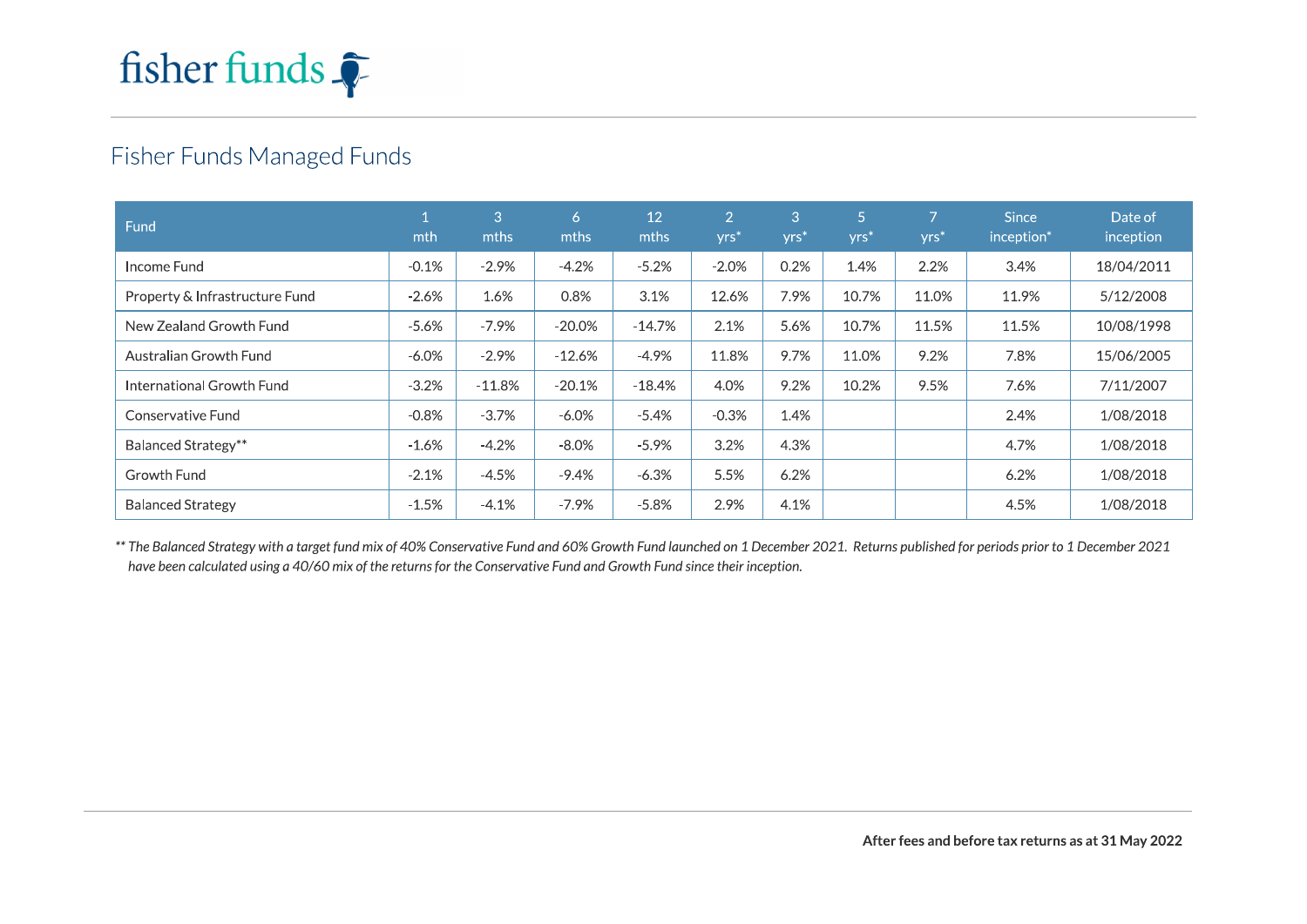

# Fisher Funds KiwiSaver Scheme

| Fund                          | mth     | mths    | mths    | 12<br>mths | vrs) | vrs  | vrsi | vrs) | <b>Since</b><br>inception <sup>*</sup> | Date of<br>inception |
|-------------------------------|---------|---------|---------|------------|------|------|------|------|----------------------------------------|----------------------|
| KiwiSaver Conservative Fund   | $-0.7%$ | $-3.6%$ | $-5.8%$ | $-5.0%$    | 0.3% | 1.9% | 3.2% | 3.7% | 4.7%                                   | 12/06/2009           |
| KiwiSaver Growth Fund         | $-2.1%$ | $-4.4%$ | $-9.2%$ | $-5.8%$    | 6.2% | 6.8% | 8.0% | 8.0% | 7.5%                                   | 2/10/2007            |
| KiwiSaver Balanced Strategy++ | $-1.5%$ | $-4.0%$ | $-7.8%$ | $-5.6%$    | 3.5% | 4.6% | 5.9% | 6.1% | 7.2%                                   | 12/06/2009           |

++ The Fisher Funds KiwiSaver Scheme does not have a separate Balanced Fund. A Balanced investment strategy is available and currently reflects a 40% weighting in our KiwiSaver Conservative Fund and a 60% weighting in our KiwiSaver Growth Fund. This option has only been available since the launch of the KiwiSaver Conservative Fund in June 2009.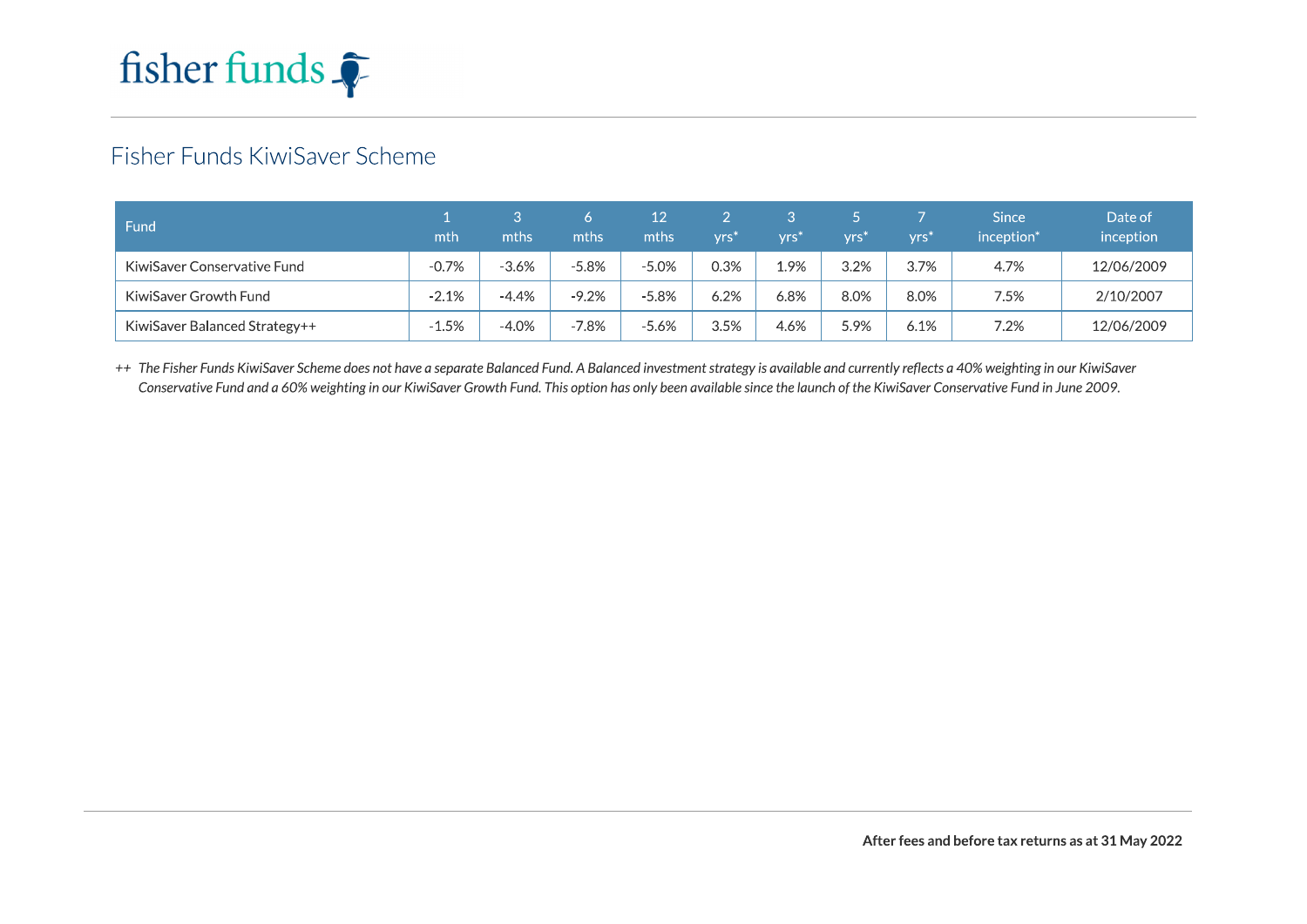

# Fisher Funds Premium Service

| Fund                                      | mth      | 3<br>mths | <sup>n</sup><br>mths | 12<br>mths | VTS <sup>3</sup> | vrs     | <b>yrs</b> | yrs)  | <b>Since</b><br>inception <sup>*</sup> | Date of<br>inception |
|-------------------------------------------|----------|-----------|----------------------|------------|------------------|---------|------------|-------|----------------------------------------|----------------------|
| Premium Income Fund                       | $0.0\%$  | $-2.7%$   | $-4.0%$              | $-4.9%$    | $-1.8%$          | $0.2\%$ | 1.4%       | 2.1%  | 2.6%                                   | 10/10/2014           |
| Premium Property & Infrastructure Fund+** | $-2.6%$  | 1.6%      | 0.8%                 | 3.2%       | 2.1%             | 8.0%    | 10.8%      | 11.3% | 12.3%                                  | 26/01/2009           |
| Premium New Zealand Fund                  | $-5.6%$  | $-7.7%$   | $-19.8%$             | $-14.7%$   | 2.1%             | 5.9%    | 11.1%      | 11.7% | 7.9%                                   | 1/03/2007            |
| Premium Australian Fund                   | $-5.9\%$ | $-2.8%$   | $-12.4\%$            | $-4.7\%$   | 11.5%            | 9.6%    | 11.0%      | 9.3%  | 5.8%                                   | 1/03/2007            |
| Premium International Fund                | $-3.1%$  | $-11.6\%$ | -19.9%               | $-18.1%$   | 4.5%             | 9.6%    | 10.7%      | 9.9%  | 8.1%                                   | 1/11/2007            |

+ Returns to date include the impact of monthly distributions and assumes they have been reinvested.

\*\* The Premium Property & Infrastructure Fund paid distributions quarterly but these were stopped effective 26 July 2012.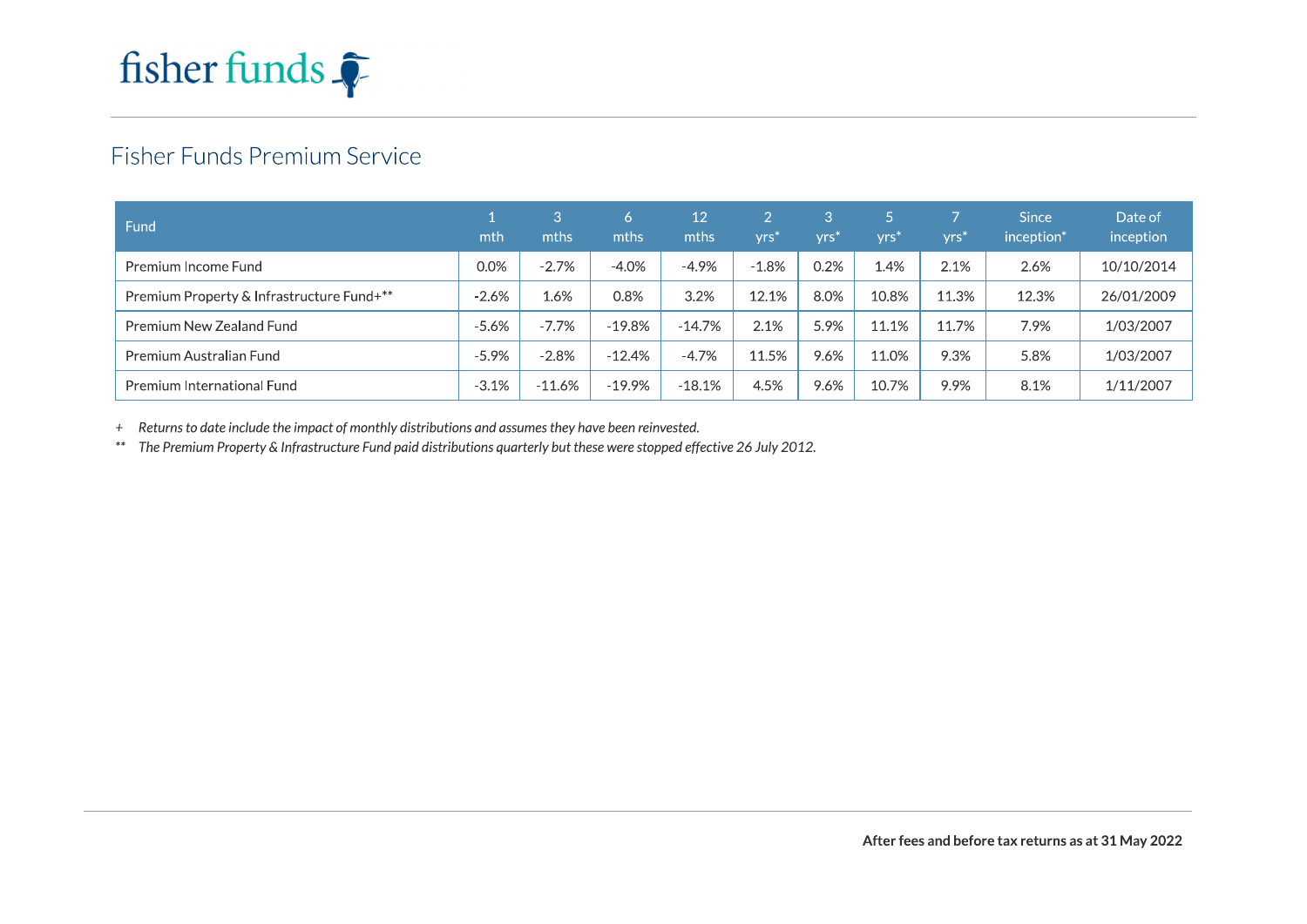

# Fisher Funds TWO KiwiSaver Scheme

| Fund                                                          | mth     | Ι3ι<br>mths | 6<br>mths | 12<br>mths | $\overline{2}$<br>$Yrs^*$ | 3<br>yrs <sup>*</sup> | 5<br>yrs* | yrs' | <b>Since</b><br>inception <sup>*</sup> | Date of<br>inception |
|---------------------------------------------------------------|---------|-------------|-----------|------------|---------------------------|-----------------------|-----------|------|----------------------------------------|----------------------|
| KiwiSaver TWO Cash Enhanced Fund<br>(closed to new investors) | $-0.6%$ | $-3.2%$     | $-5.2%$   | $-4.6%$    | 0.4%                      | 2.0%                  | 3.2%      | 3.8% | 4.7%                                   | 1/10/2007            |
| KiwiSaver TWO Preservation Fund                               | 0.1%    | $-0.1%$     | $-0.1%$   | $-0.5%$    | $0.0\%$                   | 0.5%                  | 1.2%      | 1.6% | 2.9%                                   | 1/10/2007            |
| KiwiSaver TWO Conservative Fund                               | $-0.7%$ | $-3.6%$     | $-5.9%$   | $-5.1%$    | 0.4%                      | 1.9%                  | 3.3%      | 3.9% | 4.8%                                   | 1/10/2007            |
| KiwiSaver TWO Balanced Fund                                   | $-1.3%$ | $-4.1%$     | $-7.7%$   | $-5.3%$    | 4.1%                      | 5.1%                  | 6.1%      | 6.2% | 6.0%                                   | 1/10/2007            |
| KiwiSaver TWO Growth Fund                                     | $-1.5%$ | $-2.3%$     | $-5.6%$   | $-1.7%$    | 7.8%                      | 7.2%                  | 7.6%      | 7.5% | 6.1%                                   | 1/10/2007            |
| KiwiSaver TWO Equity Fund                                     | $-2.7%$ | $-5.0%$     | $-11.6%$  | $-6.7\%$   | 9.5%                      | 9.8%                  | 10.1%     | 9.3% | 5.7%                                   | 1/10/2007            |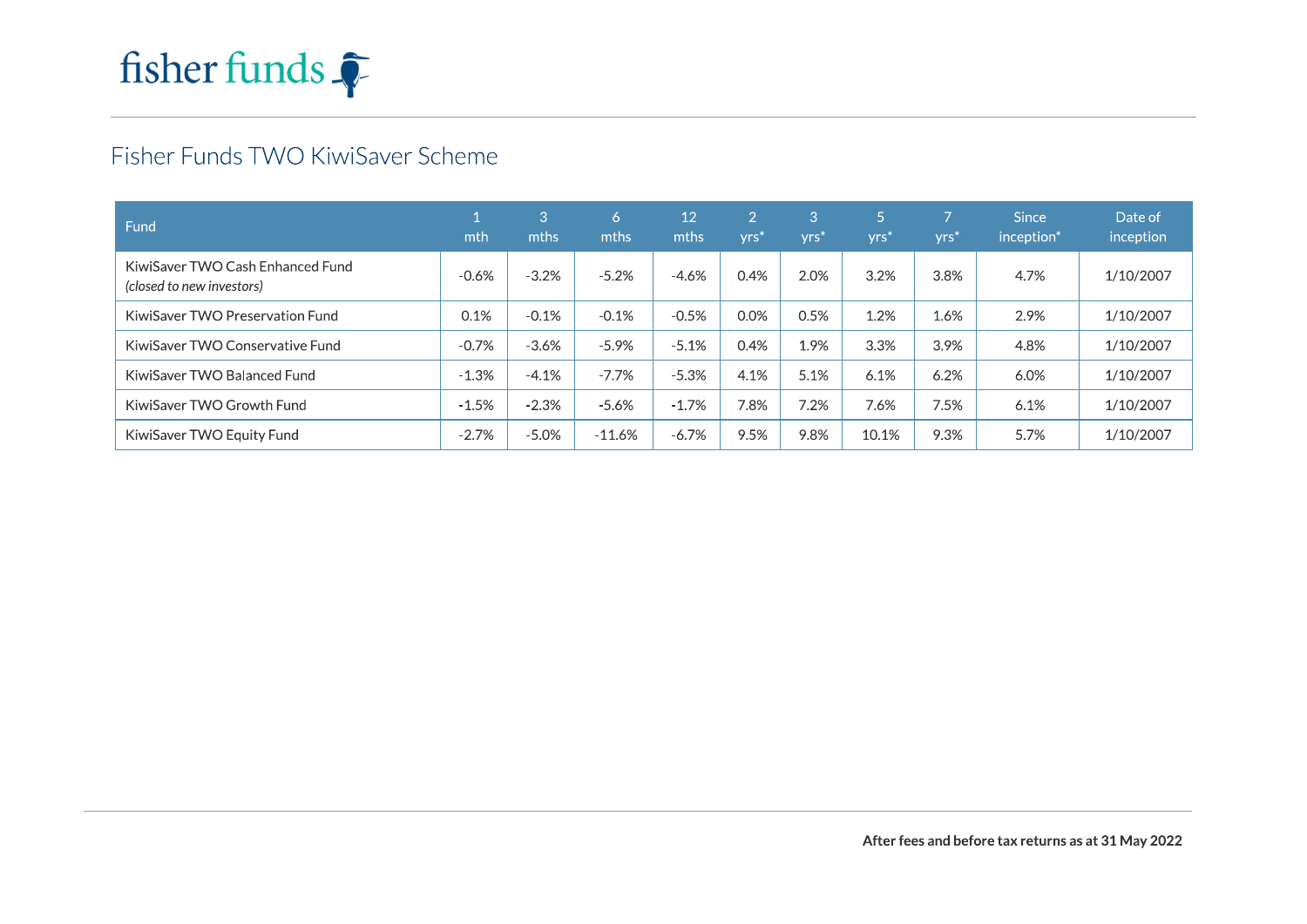

## **Fisher Funds Investment Series**

| Fund                             | mth     | 3<br>mths | 6.<br>mths | 12<br>mths | yrs <sup>*</sup> | vrs'    | yrs'  | yrs <sup>*</sup> | <b>Since</b><br>inception* | Date of<br>inception |
|----------------------------------|---------|-----------|------------|------------|------------------|---------|-------|------------------|----------------------------|----------------------|
| CashPlus Fund                    | 0.1%    | $-0.2%$   | $-0.2%$    | $-0.6%$    | $-0.1%$          | 0.4%    | 1.1%  | 1.4%             | 2.3%                       | 30/04/2008           |
| New Zealand Fixed Income Trust   | 0.1%    | $-4.4%$   | $-5.8%$    | $-8.9%$    | $-5.9%$          | $-2.0%$ | 1.0%  | 1.9%             | 2.7%                       | 20/07/2011           |
| BondPlus Fund                    | $-0.4%$ | $-5.2%$   | $-8.0%$    | $-8.1%$    | $-3.5%$          | $-1.2%$ | 0.5%  | 1.5%             | 2.6%                       | 1/11/1990            |
| <b>Trans Tasman Equity Trust</b> | $-5.6%$ | $-5.1%$   | $-16.1\%$  | $-9.8%$    | 6.3%             | 7.7%    | 11.1% | 11.0%            | 6.2%                       | 29/11/1985           |
| <b>Global Fund</b>               | $-0.8%$ | $-5.2%$   | $-9.1%$    | $-5.9%$    | 11.0%            | 10.6%   | 8.8%  | 7.2%             | 5.8%                       | 29/11/1985           |

Important: For the Fisher Funds Investment Series all fund performance figures were net of tax and management fees to 30 September 2007. From 1 October 2007 fund performance figures are gross of tax and net of management fees.

Prior to 26 March 2012 the Fisher Funds Trans Tasman Equity Trust was named the Fisher Funds New Zealand Equity Trust. The investment returns up to 26 March 2012 reflect the Fund's previous investment strategy whereby the Fund invested predominately in New Zealand Shares. Investment returns from 26 March 2012 are reflective of the Fund's current investment strategy.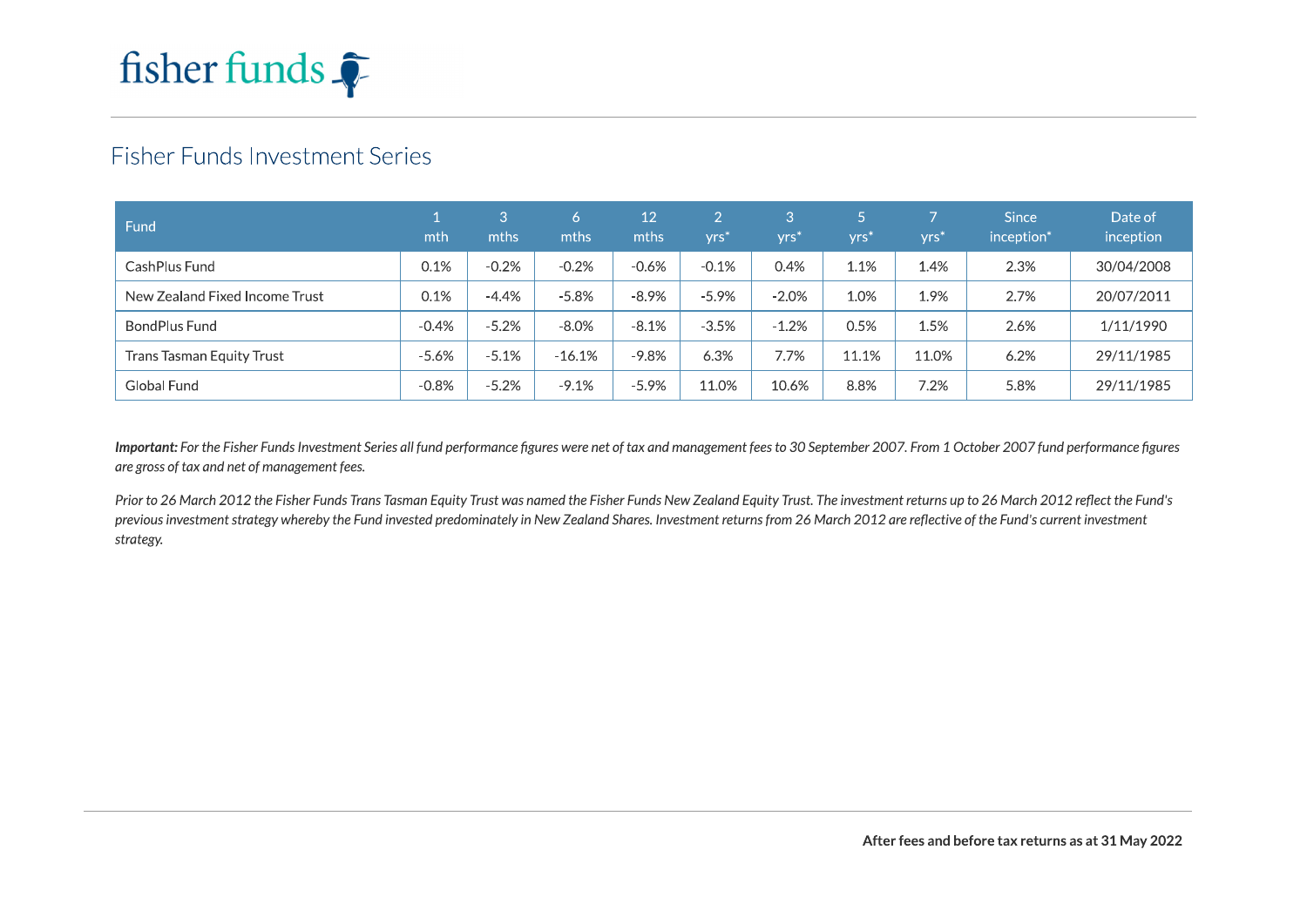

## Fisher Funds LifeSaver Plan

| Fund                                    | mth     | 3<br>mths | 6<br>mths | 12<br>mths | $\overline{2}$<br>yrs' | ΙЗ.<br>VTS <sup>3</sup> | 5<br>yrs <sup>*</sup> | 7<br>$Yrs$ <sup>*</sup> | <b>Since</b><br>inception <sup>*</sup> | Date of<br>inception |
|-----------------------------------------|---------|-----------|-----------|------------|------------------------|-------------------------|-----------------------|-------------------------|----------------------------------------|----------------------|
| LifeSaver Preservation Fund             | 0.1%    | $-0.1%$   | $-0.1%$   | $-0.4%$    | 0.1%                   | 0.6%                    | 1.3%                  | 1.7%                    | 3.1%                                   | 1/07/2006            |
| LifeSaver New Zealand Fixed Income Fund | 0.1%    | $-4.3%$   | $-5.6%$   | $-8.6%$    | $-5.6%$                | $-1.6%$                 | 1.4%                  | 2.3%                    | 4.7%                                   | 1/09/1991            |
| LifeSaver Conservative Fund             | $-0.7%$ | $-3.6%$   | $-5.8%$   | $-5.0%$    | 0.4%                   | 1.8%                    | 3.3%                  | 3.9%                    | 4.8%                                   | 1/10/2006            |
| LifeSaver Balanced Fund                 | $-1.4%$ | $-4.1%$   | $-7.7%$   | $-5.4%$    | 4.1%                   | 5.1%                    | 6.1%                  | 6.2%                    | 6.2%                                   | 1/07/2006            |
| LifeSaver Growth Fund                   | $-2.1%$ | $-4.4%$   | $-9.3%$   | $-5.7\%$   | 7.0%                   | 7.4%                    | 7.9%                  | 7.7%                    | 6.1%                                   | 1/10/2006            |
| LifeSaver Equity Fund                   | $-2.7%$ | $-5.1%$   | $-11.6%$  | $-6.7\%$   | 9.5%                   | 9.9%                    | 10.2%                 | 9.4%                    | 6.1%                                   | 1/07/2006            |
| LifeSaver Trans Tasman Equity Fund      | $-5.6%$ | $-5.0%$   | $-15.8%$  | $-9.1%$    | 7.1%                   | 8.5%                    | 11.9%                 | 11.9%                   | 8.9%                                   | 1/03/1992            |

Important: For the Fisher Funds LifeSaver Plan all fund performance figures were net of tax and management fees to 30 September 2007. From 1 October 2007 fund performance figures are gross of tax and net of management fees.

Please note that not all of the funds are available to all LifeSaver Employer Schemes. The funds that are available to you will be outlined in your employer supplement under 'Description of your investment options'.